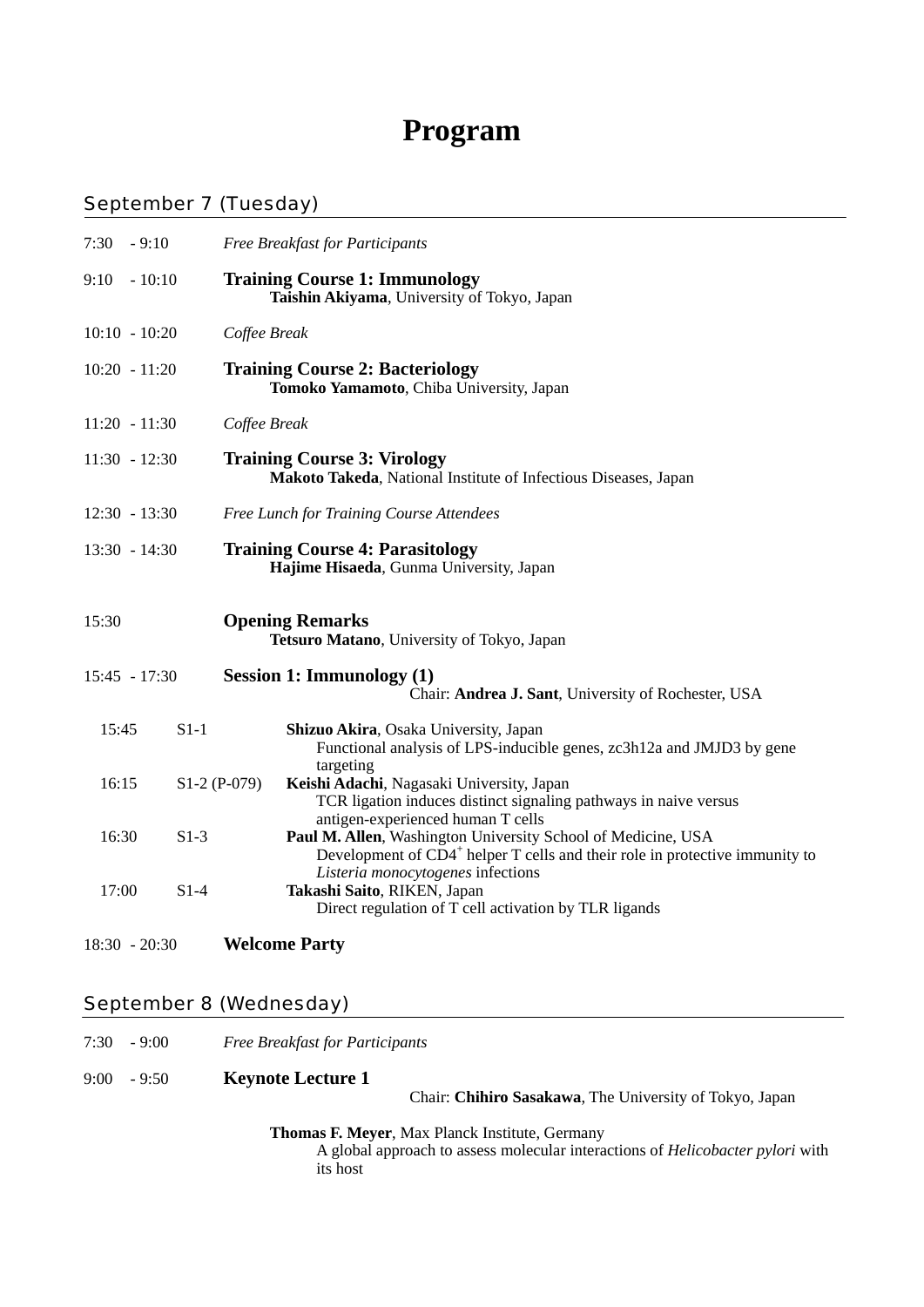| $-10:10$<br>9:50 |               | Coffee Break                                                                                                                                                                                      |  |  |  |
|------------------|---------------|---------------------------------------------------------------------------------------------------------------------------------------------------------------------------------------------------|--|--|--|
| $10:10 - 12:10$  |               | <b>Session 2: Bacteriology</b>                                                                                                                                                                    |  |  |  |
|                  |               | Chairs: Ben Adler, Monash University, Australia<br>Hitomi Mimuro, The University of Tokyo, Japan                                                                                                  |  |  |  |
| 10:10            | $S2-1$        | Takaaki Akaike, Kumamoto University, Japan<br>Cell Signaling for Antimicrobial Host Defense Mediated by Nitrated Cyclic<br>Nucleotide                                                             |  |  |  |
| 10:40            | $S2-2$        | Ben Adler, Monash University, Australia<br>How surface components of Pasteurella multocida affect virulence: a tale of<br>two polysaccharides.                                                    |  |  |  |
| 11:10            | S2-3 (P-091)  | Yo Sugawara, Osaka University, Japan<br>Botulinum hemagglutinin targets E-cadherin to disrupt the intercellular<br>epithelial barrier                                                             |  |  |  |
| 11:25            | $S2-4(P-107)$ | Joon Haeng Rhee, Chonnam National University Medical School, South Korea<br>A Bacterial RTX Toxin Causes Programmed Necrotic Cell Deaththrough<br>VDAC-Mediated Mitochondrial Dysfunction.        |  |  |  |
| 11:40            | $S2-5$        | Kazuhisa Sekimizu, The University of Tokyo, Japan<br>Use of Silkworms for Evaluating Bacterial Pathogenicity and the Therapeutic<br><b>Effects of Antibiotics</b>                                 |  |  |  |
| $12:10 - 13:30$  |               | Lunch Break (own)                                                                                                                                                                                 |  |  |  |
| $13:30 - 15:00$  |               | <b>Poster Session 1 (odd numbers)</b>                                                                                                                                                             |  |  |  |
| $15:00 - 15:10$  |               | Coffee Break                                                                                                                                                                                      |  |  |  |
| $15:10 - 18:45$  |               | <b>Session 3: Host-Pathogen Interaction (1)</b><br>Chairs: Helen Quill, National Institute of Health, USA<br>Yasushi Kawaguchi, The University of Tokyo, Japan                                    |  |  |  |
| 15:10            | $S3-1$        | Kiyoshi Kita, The University of Tokyo, Japan                                                                                                                                                      |  |  |  |
| 15:40            | S3-2 (P-060)  | Novel enzymes of parasite mitochondria essential for their survival<br>Yutaka Handa, London Research Institute, UK<br>The role of the small GTPases RhoD and RhoA during vaccinia virus infection |  |  |  |
| 15:55            | $S3-3$        | Gregory A. Smith, Northwestern University, USA<br>Dynein recruitment, axon transport and neural dissemination of an                                                                               |  |  |  |
| 16:25            | $S4-2*$       | alpha-herpesvirus<br>Hualan Chen, Harbin Veterinary Research Institute, CAAS, China<br>Genetic Basis for the Transmission of H5N1 Avian Influenza Viruses in a<br><b>Mammalian Host</b>           |  |  |  |
| $16:55 - 17:15$  |               | Coffee Break                                                                                                                                                                                      |  |  |  |
| 17:15            | S3-5 (P-018)  | Hirotaka Imai, The University of Tokyo, Japan<br>The HA and NS Genes of Human H5N1 Influenza A Virus Contribute to its                                                                            |  |  |  |
| 17:30            | $S3-6$        | High Virulence in Ferrets<br>Andrea J. Sant, University of Rochester, USA<br>Encounter with seasonal vaccines and viruses primes memory CD4 T cells                                               |  |  |  |
| 18:00            | $S3-7$        | capable of recognizing the pandemic H1N1 influenza virus<br>Akio Abe, Kitasato University, Japan<br>Bordetella immune evasion by type III effectors                                               |  |  |  |
| 18:30            | S3-8 (P-086)  | Takeshi Noda, Osaka University, Japan<br>Differential Molecular Mechanisms between Salmonella Autophagy and<br><b>Starvation-induced Macroautophagy</b>                                           |  |  |  |

**\*S4-2 switched with S3-4 due to the schedule change of the speaker.**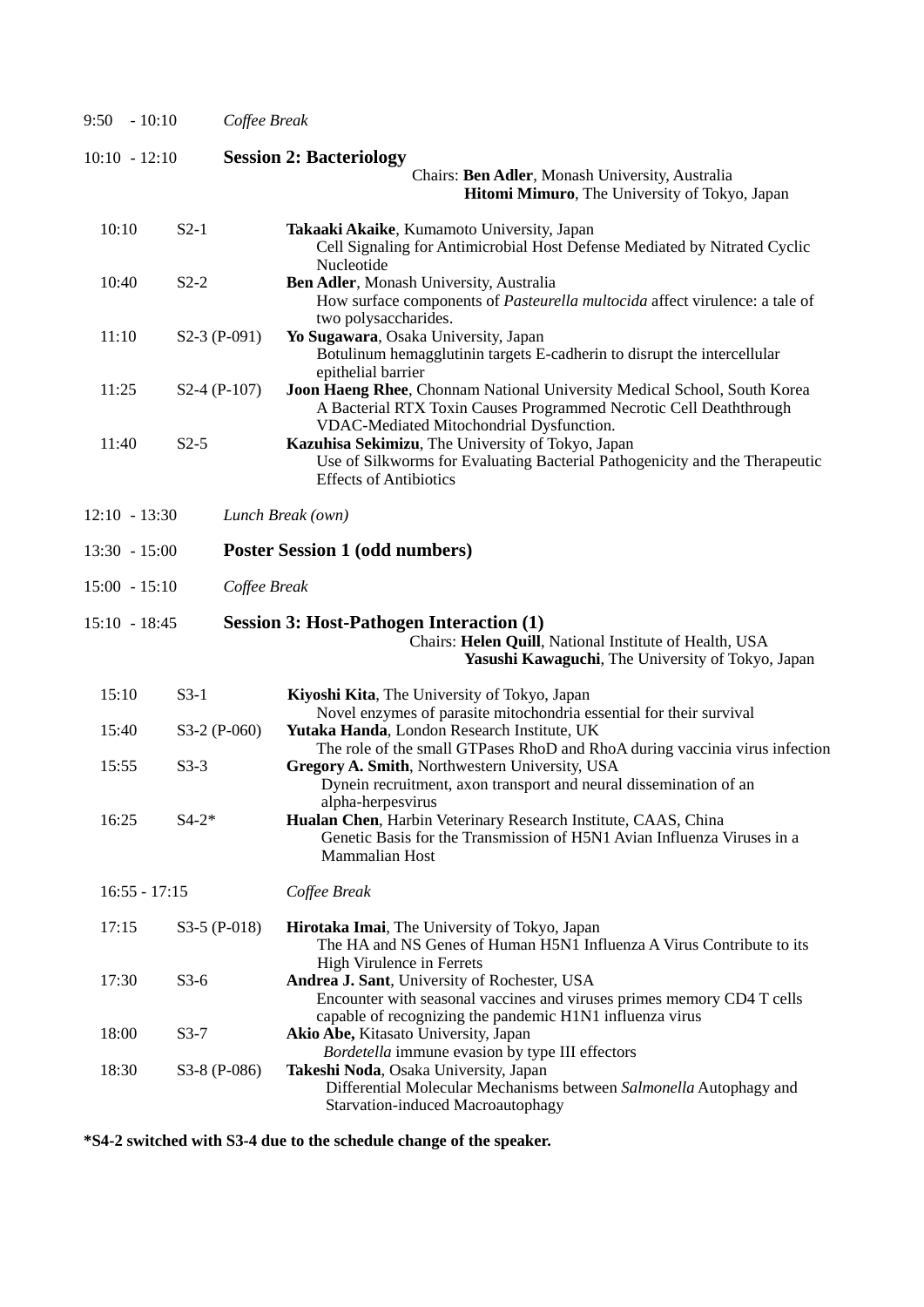## September 9 (Thursday)<br>
September 9 (Thursday)

| 7:30<br>$-9:00$ |                 |               | <b>Free Breakfast for Participants</b>                                                                                                                                                 |  |  |  |  |
|-----------------|-----------------|---------------|----------------------------------------------------------------------------------------------------------------------------------------------------------------------------------------|--|--|--|--|
| 9:00            | $-9:50$         |               | <b>Keynote Lecture 2</b><br>Chair: Hiroshi Kiyono, The University of Tokyo, Japan                                                                                                      |  |  |  |  |
|                 |                 |               | Bruce Beutler, Scripps Research Institute, USA<br>Genetics, Questions, and Answers in Immunology                                                                                       |  |  |  |  |
| 9:50            | $-10:10$        |               | Coffee Break                                                                                                                                                                           |  |  |  |  |
|                 | $10:10 - 12:10$ |               | <b>Session 4: Virology</b><br>Chairs: Gregory A. Smith, Northwestern University, USA<br>Yasuko Tsunetsugu-Yokota, NIID, Japan                                                          |  |  |  |  |
| 10:10           |                 | $S4-1$        | Tsuneo Morishima, Okayama University, Japan<br>Impact of Pandemic Influenza A (H1N1) among Children                                                                                    |  |  |  |  |
| 10:40           |                 | $S3-4*$       | Keizo Tomonaga, Osaka University, Japan<br>An intranuclear life cycle of bornavirus reveals novel interactions between<br>RNA virus and host                                           |  |  |  |  |
| 11:10           |                 | $S4-3$        | Robert W. Doms, University of Pennsylvania, USA<br>Using zinc-finger nucleases to inactivate HIV-1 coreceptors in vitro and in vivo                                                    |  |  |  |  |
| 11:40           |                 | $S4-4$        | Tatsuo Shioda, Osaka University, Japan<br>Retrovirus restriction factor TRIM5 $\alpha$                                                                                                 |  |  |  |  |
|                 | $12:10 - 13:30$ |               | Lunch Break (own)                                                                                                                                                                      |  |  |  |  |
|                 | $13:30 - 15:00$ |               | <b>Poster Session 2 (even numbers)</b>                                                                                                                                                 |  |  |  |  |
|                 | $15:00 - 15:10$ |               | Coffee Break                                                                                                                                                                           |  |  |  |  |
|                 | $15:10 - 18:30$ |               | <b>Session 5: Host-Pathogen Interaction (2)</b><br>Chairs: Nancy L. Haigwood, Oregon Science & Health University, USA<br>Ai Kawana-Tachikawa, The University of Tokyo, Japan           |  |  |  |  |
| 15:10           |                 | $S5-1$        | E. John Wherry, Wistar Institute, USA<br>Regulating Memory T Cell Differentiation and Function during Chronic Viral<br>Infection                                                       |  |  |  |  |
| 15:40           |                 | $S5-2$        | Yasuko Tsunetsugu-Yokota, National Institute of Infectious Diseases, Japan<br>The impact of chemokine receptor usage of HIV-1 in the pathogenesis of HIV<br>infection                  |  |  |  |  |
| 16:10 S5-3      |                 |               | Guido Silvestri, Emory University and Yerkes National Primate Research Center, USA<br>Immune activation and target cell restriction in HIV pathogenesis.                               |  |  |  |  |
| 16:40           |                 | $S5-4(P-023)$ | Taisuke Izumi, Kyoto University, Japan<br>Model structure of APOBEC3G N-terminal region reveals a biding pocket<br>modulating HIV-1 Vif interaction and RNA required for encapsidation |  |  |  |  |
| $16:55 - 17:15$ |                 |               | Coffee Break                                                                                                                                                                           |  |  |  |  |
| 17:15           |                 | $S5-5$        | Klaus Früh, Oregon Health & Science University, USA<br>Induction and evasion of innate and adaptive immune responses by<br>cytomegalovirus                                             |  |  |  |  |
| 17:45           |                 | S5-6 (P-077)  | Koji Hase, RIKEN, Japan<br>The epithelia-specific membrane trafficking factor AP-1B secures gut immune                                                                                 |  |  |  |  |
| 18:00           |                 | $S5-7$        | homeostasis<br>Hiroshi Kiyono, The University of Tokyo, Japan<br>Mucosal chaperoning nanogel vaccine for the induction of protective immunity                                          |  |  |  |  |
|                 | $19:00 - 21:00$ |               | <b>BBQ</b> Party                                                                                                                                                                       |  |  |  |  |